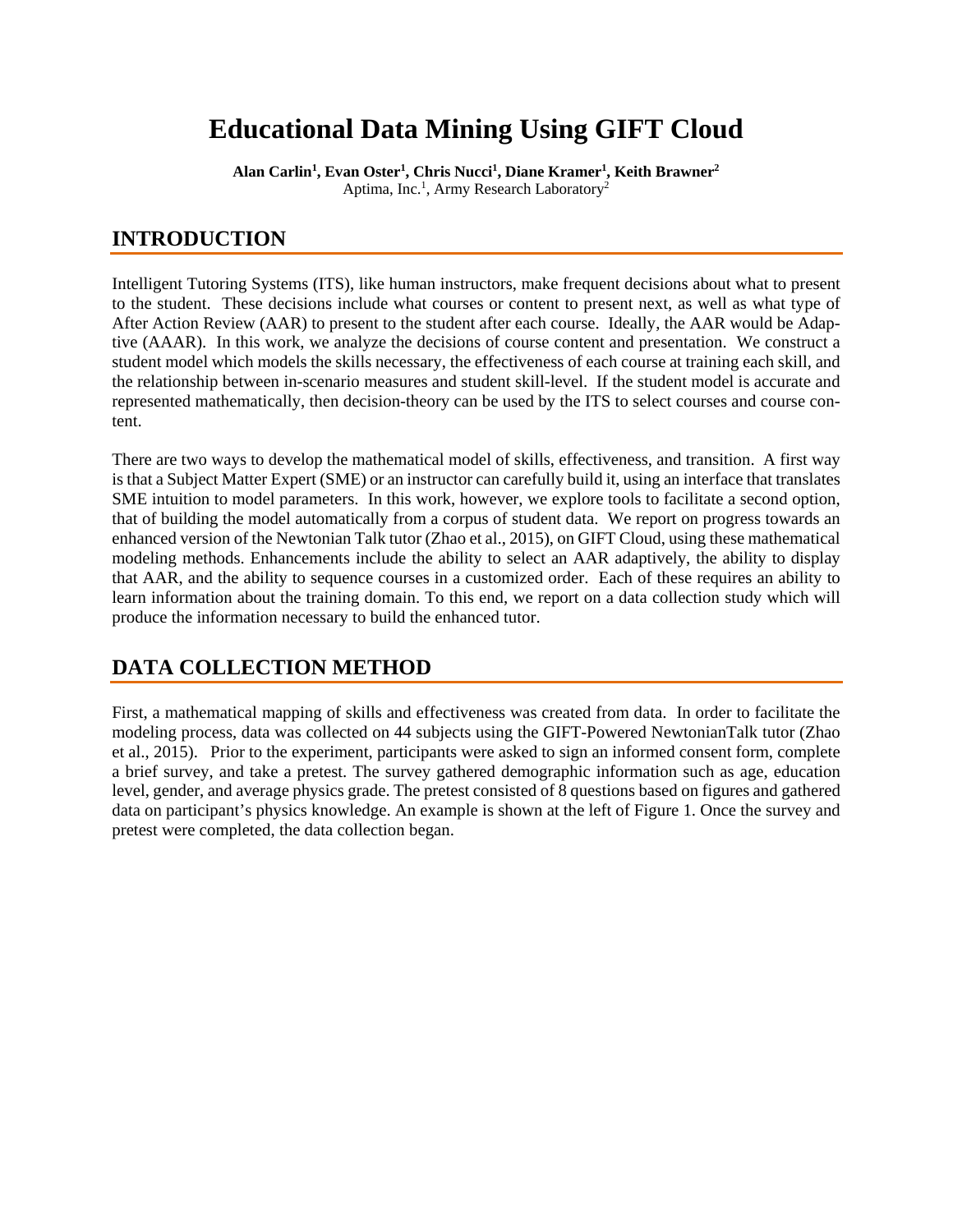

<span id="page-1-0"></span>**Figure 1: (Left) Pre-test question within Newtonian Talk tutor. (Right) Courses within Newtonian Talk.**

During data collection, participants completed a series of physics puzzles in Newton's Playground (an example is shown at the right of Figure 1). This is a game that presents learners with puzzles to solve by strategically creating physics-based objects in a 2D virtual space in order to manipulate a ball, which pops a balloon. [Figure 1](#page-1-0) shows the ball in green, the red balloon in the upper right, and a series of student-drawn objects in both blue and red.



**Figure 2: Selection screen that includes a Tutorial and 9 Newtonian Talk Courses.**

Participants were randomly assigned a unique user ID which designated a unique path through the series of 9 such puzzles. As part of the reported effort, we modified the GIFT software so that one particular course was recommended at random (shown by the green thumb on the leftmost course in the second row of Figure 2). Subjects were instructed to simply always select the recommended course.

At the end of the session, participants completed an 8 question posttest similar in nature to the pretest to gather data as a comparison point of physics knowledge to the pretest. This was followed by a short debriefing where they learned more about the purpose of this data collection. The data collection lasted about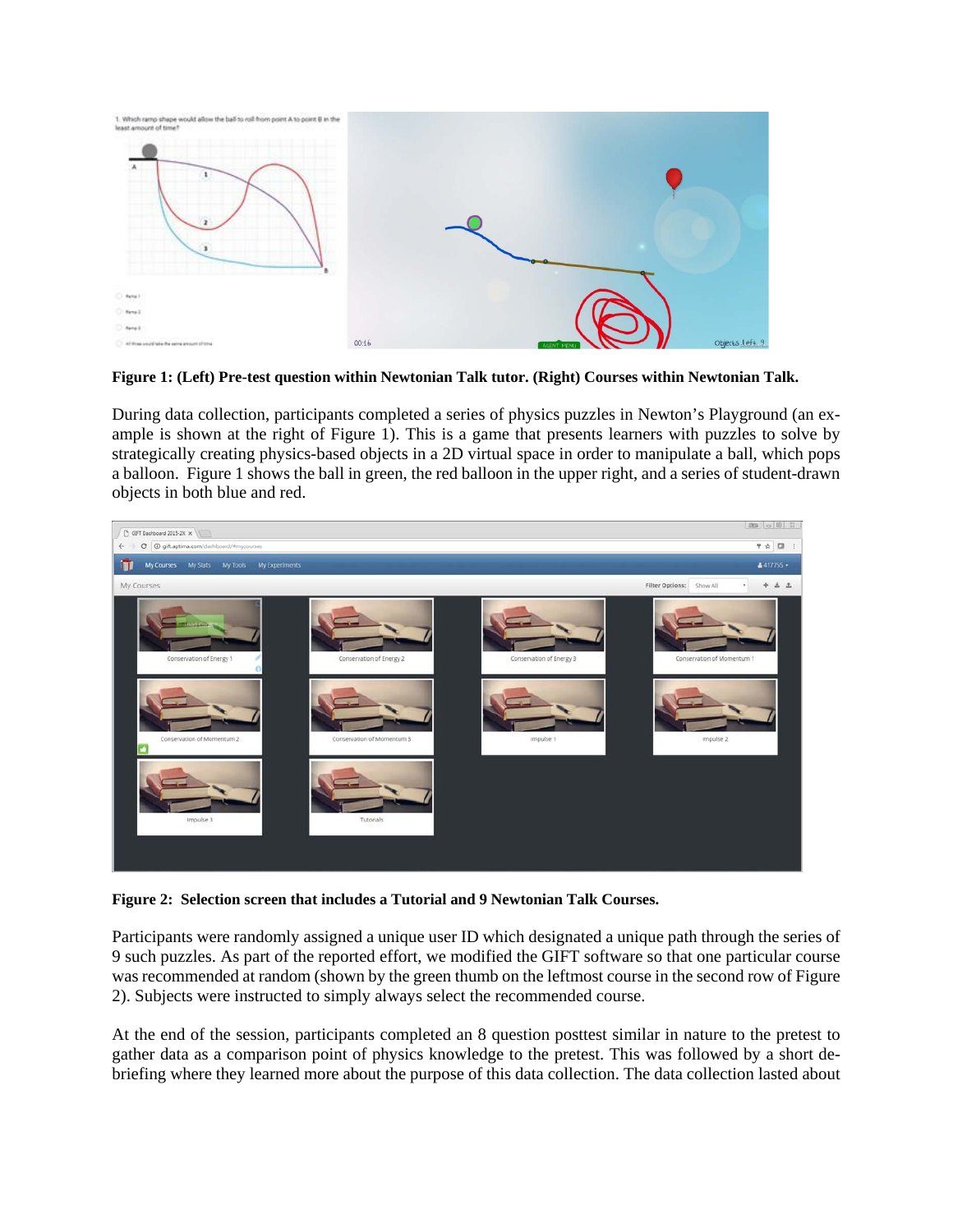45 minutes to 1 hour, but the exact amount of time depended upon learning pace. Learners were able to take breaks at any time during the session.

# **IMPACT ON GIFT FRAMEWORK**



## **Figure 3: Modules affected within the GIFT framework.**

Support for the data collection entailed several modifications to the GIFT framework. Figure 3 highlights the modules affected by the data collection. The workflow through the framework is as follows:

- 1. The student takes a pre-test to assess physics knowledge.
- 2. An adaptive learning algorithm (e.g., MDP) determines the next learner course.
- 3. An AAR screen shows the results of the learning algorithm.
- 4. The learning algorithm also makes a recommendation the students' next course.
- 5. The student takes the next course.
- 6. The process repeats (go to step 2 above) 9 times.
- 7. After the  $9<sup>th</sup>$  scenario, the learning loop ceases and the student takes a post-test.

The contributions of this framework lie in Steps 2,3, and 4. To support the data collection and a followup effort, we made modifications to GIFT software and Newtonian Talk so that course content and AAR (an AAAR) was personalized to the individual. These modifications included:

- The Learning Management System (LMS) was modified to store a custom construct called student state, described further in the next section. Related to the LMS modification, messages were added throughout the system so that state could be transmitted between modules.
- The **Domain Module** was enhanced to include classes that represent an adaptive policy, as well as the logic for utilizing the adaptive policy and using the policy to return AAR information. The Domain Module was also used to get/set user state in the LMS.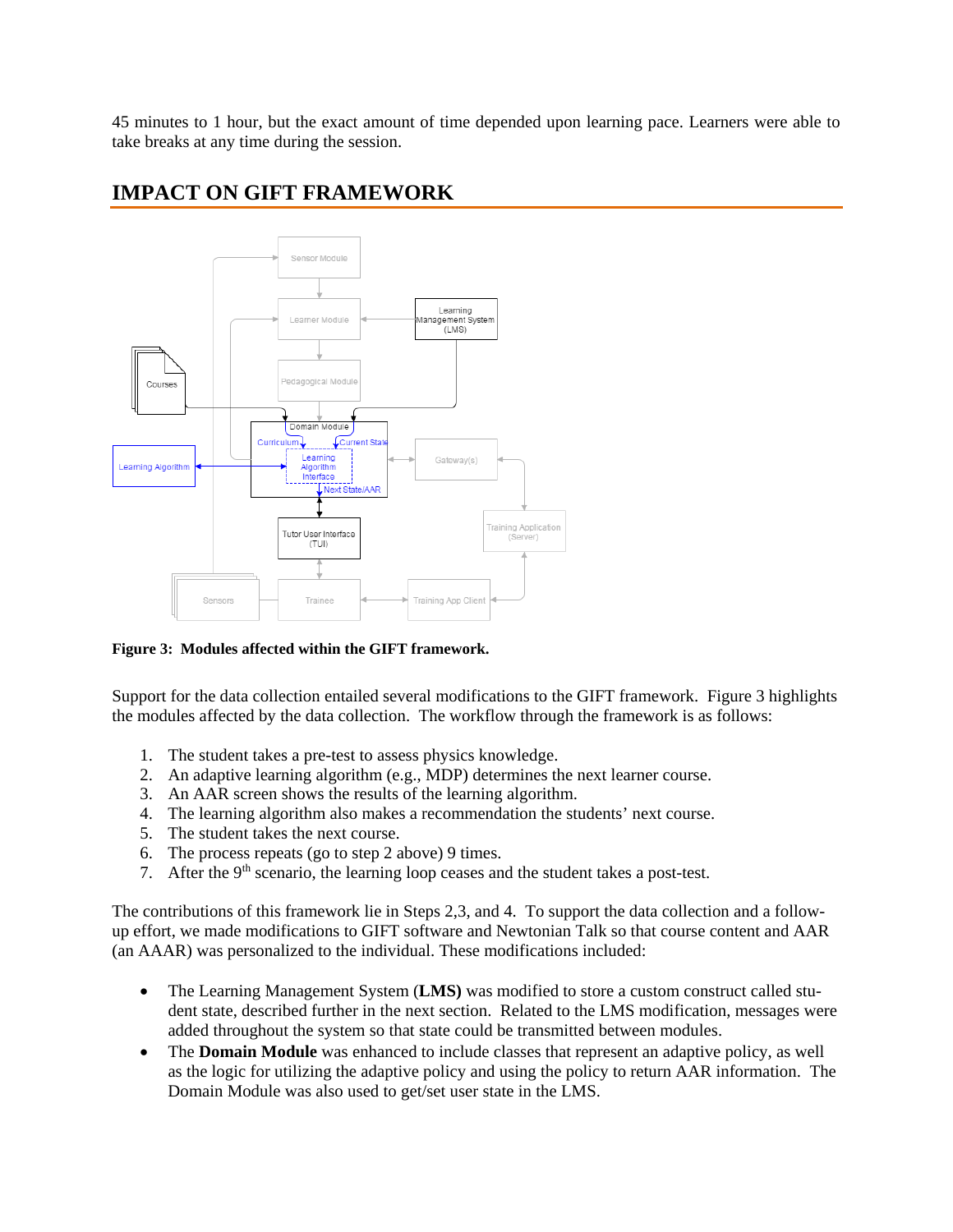• **Tutor UI**: The tutor UI was tweaked to display custom AAR information.

These modifications all represented improvements on previous work towards customizing GIFT (Hruska et al., 2011). In the next section, we discuss the State data structure used by both the LMS and Domain Module. The modifications to the Tutor UI will be discussed later in this document.

# **DATA MINING MODULE**

To model the data, we used a Partially Observable Markov Decision Process (POMDP; Smallwood & Sondik, 1973). The POMDP model contains various parameters which must be identified for the specific domain: State, Actions, an Observation function (measures), Transitions, and Reward. Since Reward is usually assigned by a human and reflects the individual instructor's priorities, we will not discuss it further in this document. The other parameters are data mined by the AAR system, and are described below.

# *State*

**Definition 1 (State):** State is defined as a  $k$ -tuple of numbers, with  $k$  representing the number of skills in the training domain. For the preliminary Newtonian Talk study, we automatically extracted the course measures from the LMS, and we considered each measure available to the system to measure its own skill. In future studies, this requirement will be relaxed so that each measure does not necessarily need to measure one skill. An example of a state is  $< 3.5 >$ , referring to a skill level of "3" on the first skill and "5" on the second. The Newtonian Talk domain, since it had 10 measures, had 10 skills. Symbolically, we represent state with the symbol  $\theta$ .

**Definition 1a (State Probability):** We refer to the probability of being in a state with the notation Pr(). E.g.,  $Pr(\le 1, 1)$  represents probability of being in state  $\le 1, 1$ . We may also denote a given point in time when the student was in that state. That is,  $Pr(< 1, 1 >^{t=0})$  refers to the probability that a student was in state <1,1> at time zero.

# *Actions*

The set of Actions was identified as the set of 9 courses in the Newtonian Talk tutor. For each course we associated an id, and we created variables to represent the applicability and difficulty of the course to each component of state. The variable  $d_i^k$  was used to refer to the difficulty of course *i* with respect to skill  $k$ , and the weight  $w_i^k$  was used to refer to the applicability weight of course *i* with respect to skill k.

# *Observation Function*

To fit the model, we used Item Response Theory (IRT; Lord, 1980) to fit the observation parameter. In Newtonian Talk, each course was either passed or failed, and we expressed the probability that a student would pass a course as  $Pr(correct)$ . IRT models performance on items using logistic regression.

# **Equation 1 (IRT):**  $p(correct) = \frac{1}{1+e^{(d_i-\theta)}}$

Thus, in IRT, the probability of correct completion of a course depends on the course difficulty and the student state. If the course difficulty exceeds the student state, the student is unlikely to complete the course correctly. Conversely, if the student state exceeds the course difficulty, then the probability of completion is high.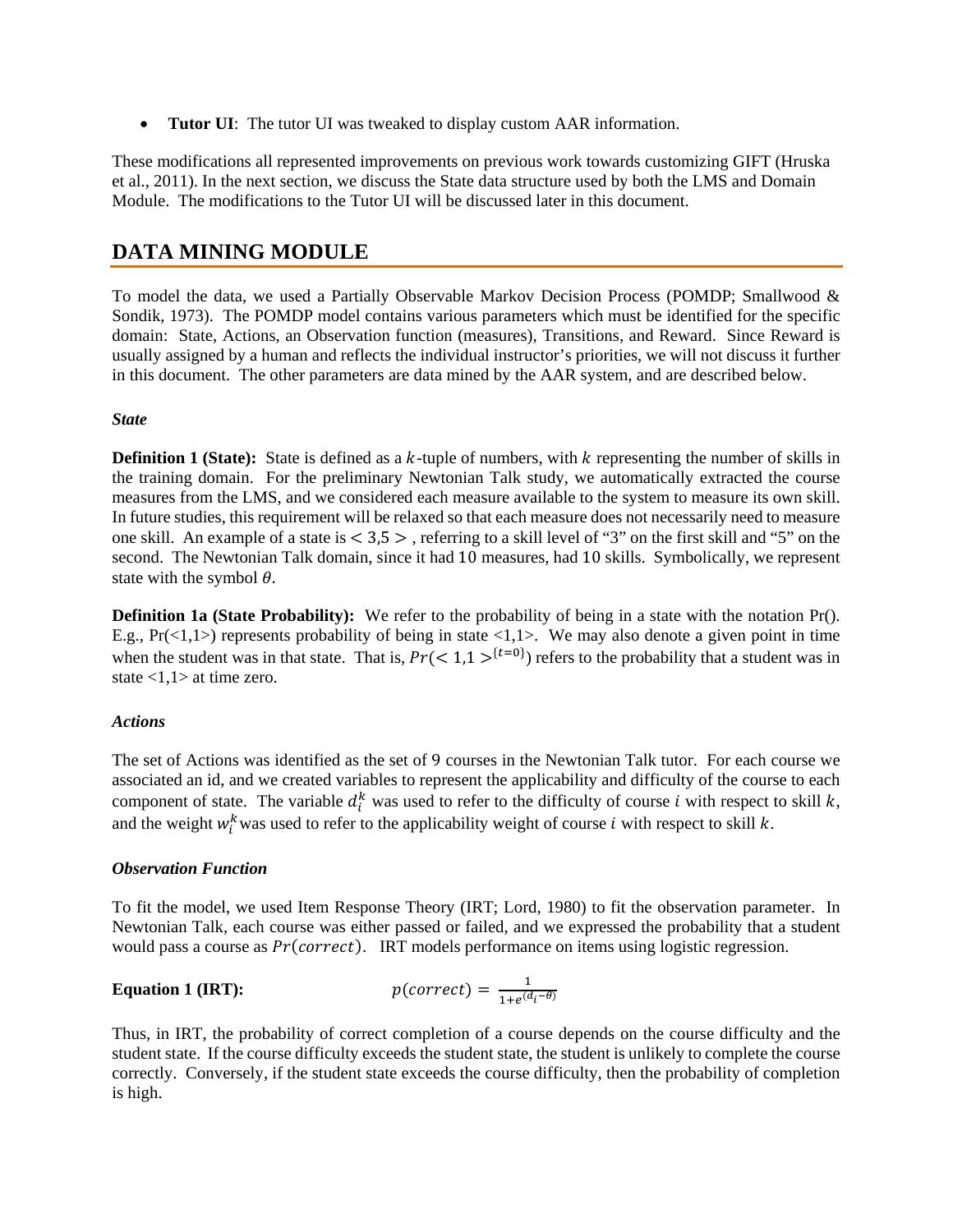The AAAR framework extends the notation by vectorizing it to account for many skills. Let  $k$  identify a skill. We modify Equation 1 so that the overall capability of the student to perform on the item, is the sum of the capabilities on the individual skills. This yields:

**Equation 2:** 
$$
p(correct) = \frac{1}{1+e^{\sum_{k} w_i^k (d_i^k - \theta_j^k)}}
$$

Where  $d_k^i$ , and  $w_i^k$  have been introduced above, and where  $\theta_j^k$  represents the skill level of student j on skill . Equation 2 differs from Equation 1 in that probability of completion is now a linear weighted combination of difficulties and skill levels. When we want to discuss all skills of a student, we will use a vector, so we would represent all skills of student j with a bar to represent a vector, as in  $\overline{\theta}_j$ , or an alternative is boldface,  $\theta_i$ .

Example 1: Suppose a student is at level 3 for skill 1, and level 5 for skill 2. We summarize this by saying  $\theta = 3.5$  >. Suppose item 22 is at difficulty level 6 for skill 1, and 2 for skill 2. That is,  $d_{22} = 6.2$  >. Plugging back into Equation 2, the student is modeled as 50% likely to get the item correct.

# *Transition Function*

We would like to model students that improve as they train, following on the literature of deliberate practice (Ericsson et al., 1993). In the above model, there is only one student variable for each skill  $\theta_j^k$ , instead we would like to break this out into several variables  $\theta_j^{k,t}$  representing the skill level at skill k, by student j, at time t. Our model does not use a specific time like 53.45151 seconds, but rather discretizes into time steps. In Newtonian Talk, t represents the number of courses completed by the student thus far. That is we model student skill after 0 courses, after 1 course, after 2 courses, etc.

We can then model a *transition function*, which we denote as *T*, and represents the probability of student improvement. The transition function takes the form:

Expression 3:  $\int_{i}^{k,t+1} \left| \theta_j^{k,t}, \alpha \right|$ 

This represents the probability of that student  $j$  achieving a skill level on skill  $k$  the next step (that is, at time  $t + 1$ , given that student's skill level at the current time step (represented by time t), and the training action (i.e., the course)  $\alpha$ .

For the current AAR model, we assume transitions are independent between skills. This eventually will not need to be the case, and if transitions were not independent we would use:

#### **Expression 4** �  $_{i}^{t+1}$  $|\theta_{j}^{t}, \alpha)$

We propose two methods to assign this probability. The simpler method is to directly interpret transition probability as an artifact of item difficulty levels and student states through a rule: the closer a course's difficulty to a student's skill level, the more likely the course is to train the student. This corresponds to Vygotsky's Zone of Proximal Development (Vygotsky, 1978). The second is to solve for these probabilities directly based on machine learning the value-assignments for all of the other variables and counting the number of transitions. In this study, we explore this second option.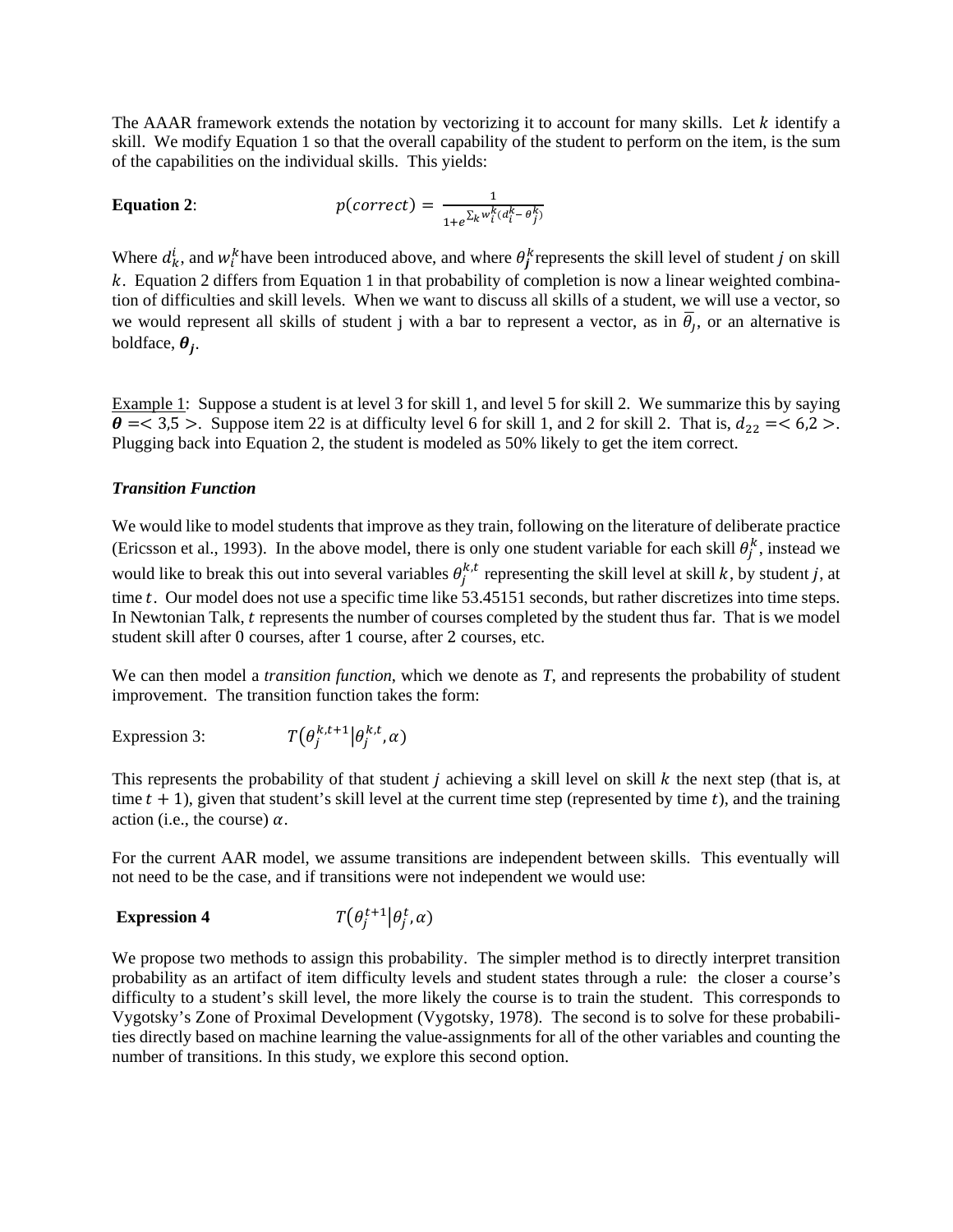# *Goal of Data Mining Study*

The purpose of the data mining study was to learn values for all difficulty variables  $d$ , all weights  $w$ , all transition probabilities  $T(\theta_j^{t+1} | \theta_j^t, \alpha)$  for the Newtonian Talk tutor. Variable values were learned by a Gibbs Sampling algorithm (Geman & Geman, 1984). Values for subject knowledge states  $\theta_j^{t+1}$  were also learned for the subjects of the data collection study. Knowledge of the domain variable values will allow for the construction of adaptive training algorithms in future studies. The adaptive training algorithms will optimize course selection based on these learned variable assignments.

# **PRELIMINARY RESULTS**

The data collection was completed in February 2017. In this paper, we report on a preliminary analysis.

# *Data Mining Result*

We used domain information from Newton's Playground as well as Gibbs sampling to sample values for the variables discussed in the above section. To facilitate, we defined measures and skills synonymously (i.e., each measure observes a single unique skill). If a measure/skill was present in a course, the course was assigned a "1" for presence of that skill. A summary of activities and puzzles is shown in [Figure 4.](#page-5-0)  Figure 4 shows which courses are available, the subjects that they intend to teach, and the activities required to complete them.

| <b>Course</b>                 | <b>Name</b> | draw pin     | draw spring | draw anything    | draw pinned | draw freeform | draw ramp                 |
|-------------------------------|-------------|--------------|-------------|------------------|-------------|---------------|---------------------------|
| Playground 1, Puzzle 1        | Tutorial 1  |              |             |                  |             |               |                           |
| Playground 1, Puzzle 2        | Tutorial 2  |              |             |                  |             |               |                           |
| Playground 1, Puzzle 3        | Tutorial 3  |              |             |                  |             |               |                           |
| Playground 1, Puzzle 4        | Tutorial 4  |              |             |                  |             |               |                           |
| Playground 1, Puzzle 5        | Tutorial 5  |              |             |                  |             |               |                           |
| Playground 2, Puzzle 1        | Impulse 1   | X            | X           |                  |             |               |                           |
| <b>Playground 2, Puzzle 2</b> | Impulse 2   | $\chi$       | X           |                  |             |               |                           |
| Playground 2, Puzzle 3        | Impulse 3   | $\mathsf{X}$ | X           |                  |             |               |                           |
| Playground 3, Puzzle 1        | Momentum 1  |              |             | $\boldsymbol{X}$ | X           |               |                           |
| <b>Playground 3, Puzzle 2</b> | Momentum 2  |              |             | X                | X           |               |                           |
| Playground 3, Puzzle 3        | Momentum 3  |              |             | $\mathsf{X}$     | X           |               |                           |
| Playground 4, Puzzle 1        | Energy 1    |              |             |                  |             | X             | $\boldsymbol{\mathsf{X}}$ |
| Playground 4, Puzzle 2        | Energy 2    |              |             |                  |             | X             | $\mathsf{X}$              |
| Playground 4, Puzzle 3        | Energy 3    |              |             |                  |             | X             | X                         |

## <span id="page-5-0"></span>**Figure 4: Summary of activities and puzzles. For each puzzle (rows), the related skills/measures are denoted.**

After all skills were assigned as present/not present, the course was normalized so that the sum of its applicability variables was 1. Based on the data, skill level was assessed for each of the subjects in the data collection on a 1-10 scale. Below, the assessment is shown for the first several courses of a typical student. Each row of the table represents assessed student state on the various skills, after the r-th course, where r is the row number in the leftmost column.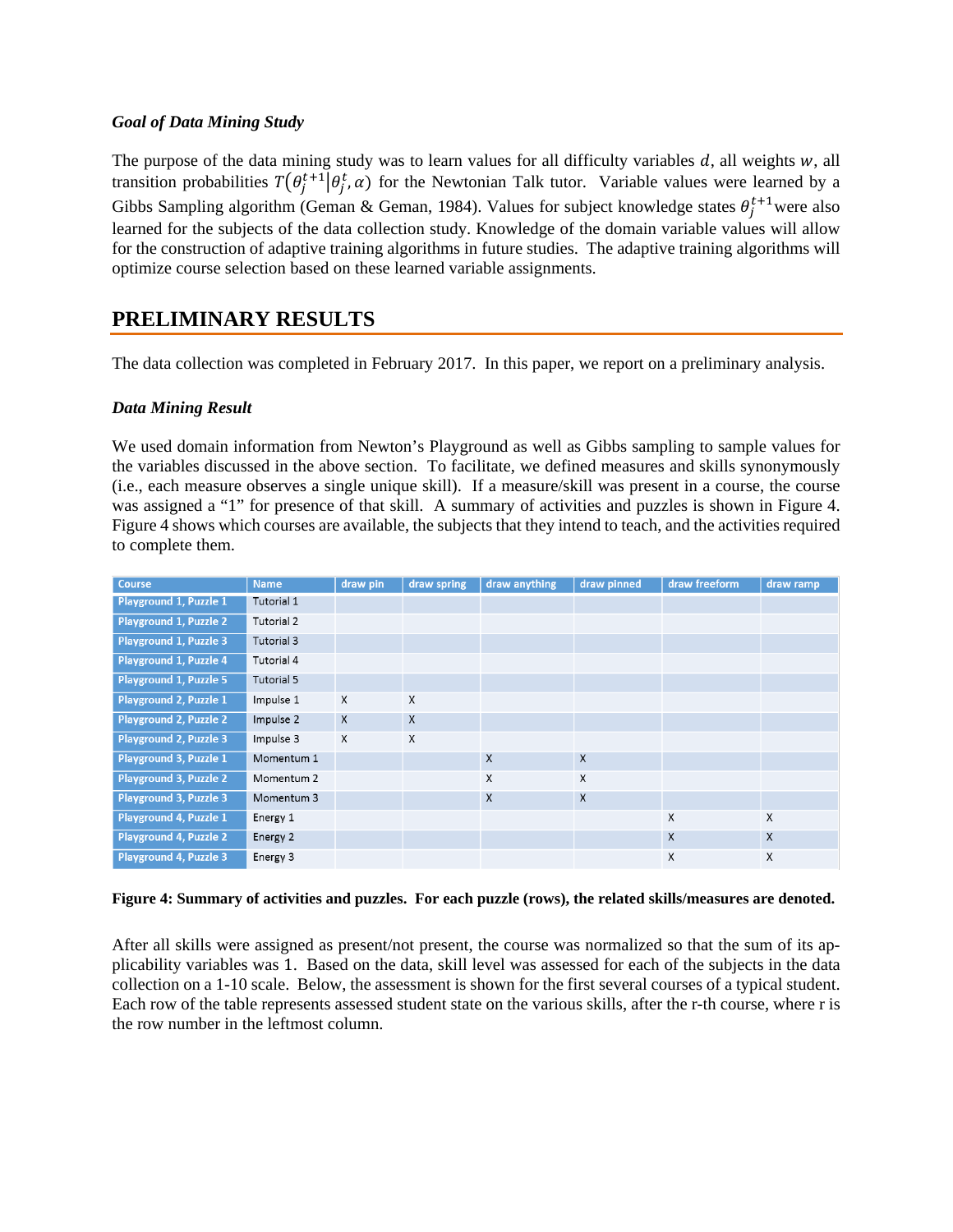| <b>Course</b><br>#       | Gen-<br>eral   | <b>Draw</b><br>Any-<br>thing | <b>Draw</b><br>Freeform | <b>Draw</b><br>Pin | <b>Draw</b><br>Pinned | <b>Draw</b><br>Ramp | <b>Draw</b><br><b>Spring</b> | <b>User</b><br>Ramp | <b>User</b><br><b>Spring</b> |
|--------------------------|----------------|------------------------------|-------------------------|--------------------|-----------------------|---------------------|------------------------------|---------------------|------------------------------|
| $\mathbf 0$              | $\overline{2}$ | $\mathbf{1}$                 | $\mathbf{1}$            | $\overline{2}$     | $\overline{2}$        | 0                   | 0                            | 0                   | 1                            |
| $\mathbf{1}$             | 3              | $\mathbf{1}$                 | $\mathbf{1}$            | 3                  | 3                     | 0                   | 0                            | 0                   | 1                            |
| $\overline{2}$           | 3              | $\overline{2}$               | $\overline{2}$          | 3                  | 3                     | 1                   | 1                            | 0                   | $\overline{2}$               |
| 4                        | 3              | 3                            | $\overline{2}$          | 5                  | 4                     | 1                   | 1                            | 0                   | $\overline{2}$               |
| 5                        | 7              | 3                            | $\overline{2}$          | 5                  | 5                     | $\overline{2}$      | $\overline{2}$               | 1                   | $\overline{2}$               |
| 6                        | 7              | 4                            | $\overline{3}$          | 6                  | 5                     | $\overline{2}$      | $\overline{2}$               | $\overline{2}$      | 3                            |
| $\overline{\phantom{a}}$ | 8              | 5                            | 4                       | 7                  | 5                     | $\overline{2}$      | $\overline{2}$               | 3                   | 3                            |

**Figure 5: Assessed state for one of the subjects of the data collection study. Subject skill level progressed after each course (row).**

Overall course difficulties were estimated (on a 1-10 scale) based on sampled fit to the item response equation. Below shows the last sample taken. In future analysis, the average of the samples will be retained. As an example, in Figure 6 the course "p2p1.course.xml" was assigned a difficulty level of 7 as a result of the Gibbs sampling learning process.

| <b>Course ID</b>     | <b>Sampled Diffiulty</b> |
|----------------------|--------------------------|
| p2p1.course.xml      | 7                        |
| p2p2.course.xml      | 6                        |
| p2p3.course.xml      | 6                        |
| p3p1.course.xml      | 4                        |
| p3p2.course.xml      | 5                        |
| p3p3.course.xml      | 4                        |
| p4p1.course.xml      | $\mathbf{1}$             |
| p4p2.course.xml      | 5                        |
| p4p3.course.xml      | 5                        |
| tutorials.course.xml | $\mathbf{1}$             |

## **Figure 6: Assessed difficulty of various Newtonian Talk courses on a 1-10 scale.**

Transition probabilities were found as well, although these values were too numerous to list in a table. The transition data was 4-dimensional: each course, skill, and pre-course state, each post-course state was assigned a probability. The table below shows the probability of attaining various skill levels for the p2p1.course.xml, when the student was at a skill level of 0 before the scenario.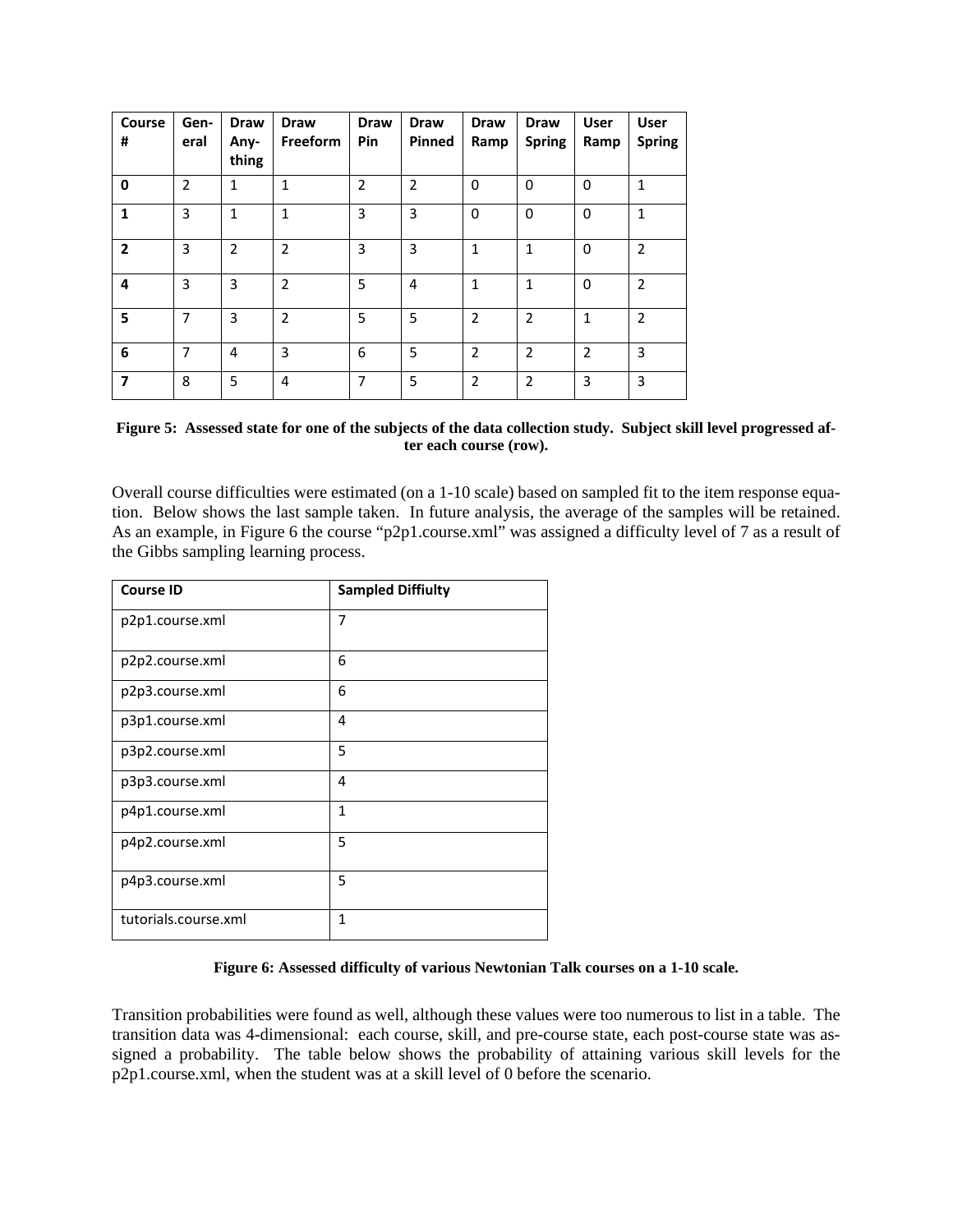|       |       | -   | ۰ | 4 | -   | o |     | o | O  |
|-------|-------|-----|---|---|-----|---|-----|---|----|
| 71.1% | 28.3% | .6% | 0 | υ | - U | v | . u | ν | ັບ |

**Figure 7: Transition probability for one course, from a starting skill level of zero. Each column represents probability of attaining a new skill level as a result of the course. Referenc[e Figure 4](#page-5-0) for the mappings between skills and actions.**

## *Simulated Student Result*

Using the learned model, it is possible to simulate students using desired instructional strategies. For example, Figure 8 compares simulated student progress using an adaptive training strategy that intelligently selects NewtonianTalk puzzles, versus a strategy that selects random puzzles. To generate this figure, 10,000 students were modeled by the POMDP produced by the data mining procedure discussed in this paper. Each student transitioned randomly to a new state after each scenario, according to a distribution governed by the POMDP transition function. The adaptive strategy selected the best available puzzle for that given student, whereas the random strategy selected a random puzzle. Figure 8 represents average skill level attained, across all skills (see columns of Figure 4), across a 10000 students.



**Figure 8: Simulated student skill level using an adaptive training strategy versus using a random one. The xaxis represents number of simulated puzzles, y-axis represents student skill level on a 1-10 scale, as produced by the model.**

# **CONCLUSIONS AND RECOMMENDATIONS FOR FUTURE RESEARCH**

In this paper we have reported on a data collection study. The study modified the Newtonian Talk branch of GIFT to sequence courses, to store results in the LMS, and to interpret information information about the courses using data mining techniques. A preliminary analysis of the data is described in this paper. With the data collection complete, there are several future directions which will all take place over the next year.

- 1. Refine and enhance the analysis of the variables described in this study.
- 2. Use the resulting variable values to parameterize an adaptive training algorithm, and use this algorithm to sequence subjects in Newtonian Talk for a future study, thus proving the efficacy of the GIFT framework on adaptive training.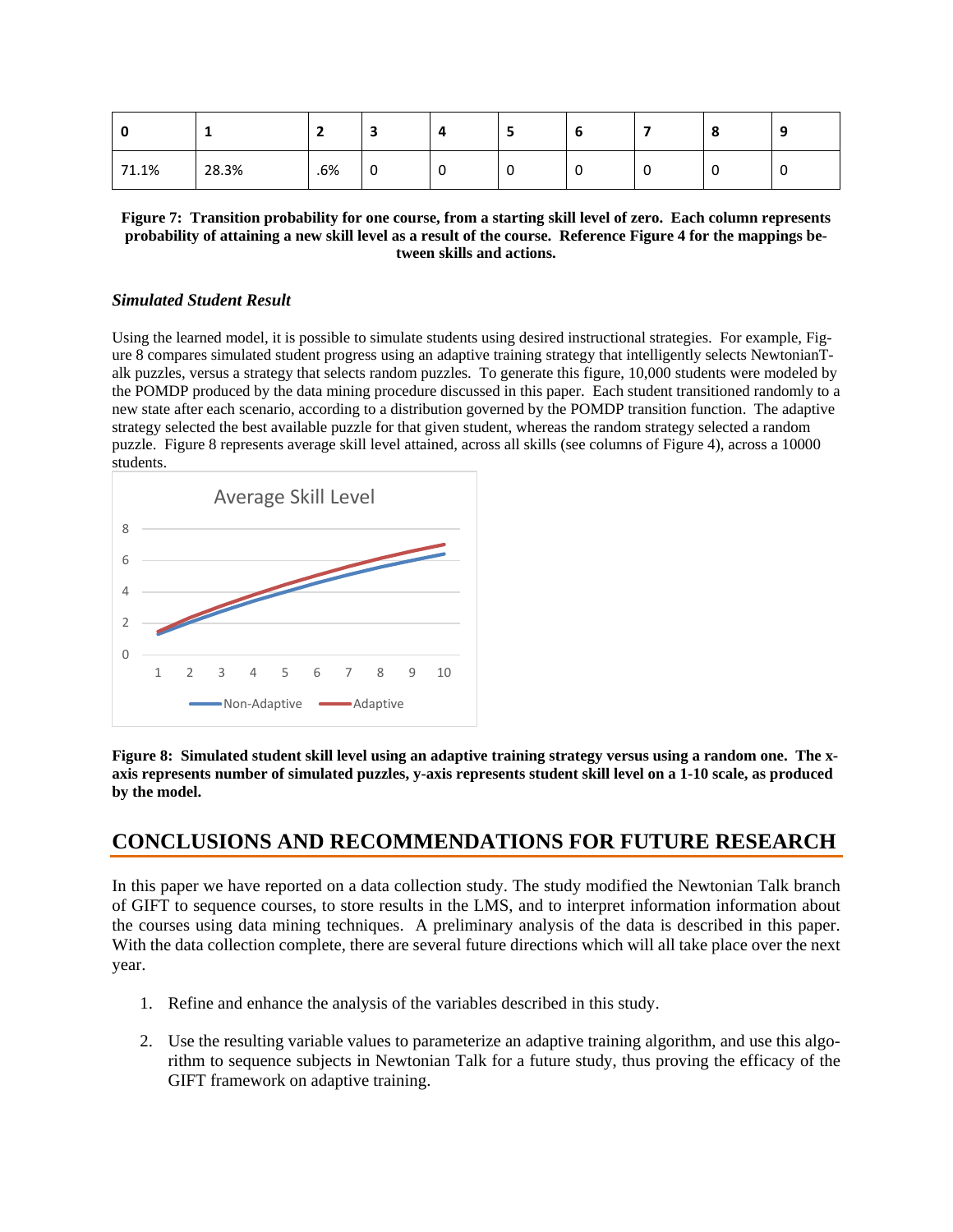3. Use student assessments to present an After Action Review. The mockups below show examples of what this After Action Review will look like for future experiments.



**Figure 9: Different AARs are pictured for different users, based on experiences and data mined policy.**

# **REFERENCES**

- Ericsson, K. A., Krampe, R. T., & Tesch-Römer, C. (1993). The role of deliberate practice in the acquisition of expert performance. Psychological review, 100(3), 363.
- Geman, S., & Geman, D. (1984). Stochastic relaxation, Gibbs distributions, and the Bayesian restoration of images. Pattern Analysis and Machine Intelligence, IEEE Transactions on, (6), 721-741.
- Hruska, M., Dewey, M., Paonessa, G., Paonessa, M., Poeppelman, T., Nucci, C., & Ayers, J. (2013). Software Design Document (SDD) for Soldier Performance Planner Application. Report to US Army RDECOM Army Research Laboratory – STTC. Problem Solutions.
- Lord, F.M. (1980). Applications of item response theory to practical testing problems. Mahwah, NJ: Lawrence Erlbaum Associates, Inc.
- Smallwood, R. D. & Sondik, E. J. (1973). The optimal control of partially observable Markov processes over a finite horizon. *Operations Research, 21*, 1071-1088.
- Sottilare, R., Holden, H., Goldberg, B., & Brawner, K. (2013). The Generalized Intelligent Framework for Tutoring (GIFT). In Best, C., Galanis, G., Kerry, J. and Sottilare, R. (Eds.) *Fundamental Issues in Defence Simulation & Training*. Ashgate Publishing.
- Vygotsky, L. (1978). Interaction between learning and development. Readings on the development of children, 23(3), 34-41.
- Zhao, W., M. Ventura, et al. (2015). GIFT-Powered NewtonianTalk. Generalized Intelli-gent Framework for Tutoring (GIFT) Users Symposium (GIFTSym3), Orlando, FL.

# **ABOUT THE AUTHORS**

**Alan Carlin, PhD** is a Senior Research Engineer at Aptima, Inc. His interests focus on problems of artificial intelligence and machine learning. These include problems of decision making under uncertainty, communication between members of a team, and meta-reasoning for decision-makers. His publications include works on Decentralized Partially Observable Markov Decision Processes, game theory, and distributed meta-reasoning in uncertain environments. While at Aptima, he has developed intelligent training systems, NextGen pilot alerting systems, and data mining systems. Dr. Carlin received a Ph.D. in Computer Science from the University of Massachusetts, an M.S. in Computer Science from Tufts University, and a dual B.A. in Computer Science and Psychology from Cornell University. As part of his M.S., he also completed the MIT Lincoln Scholar's Program, sponsored by the Massachusetts Institute of Technology.